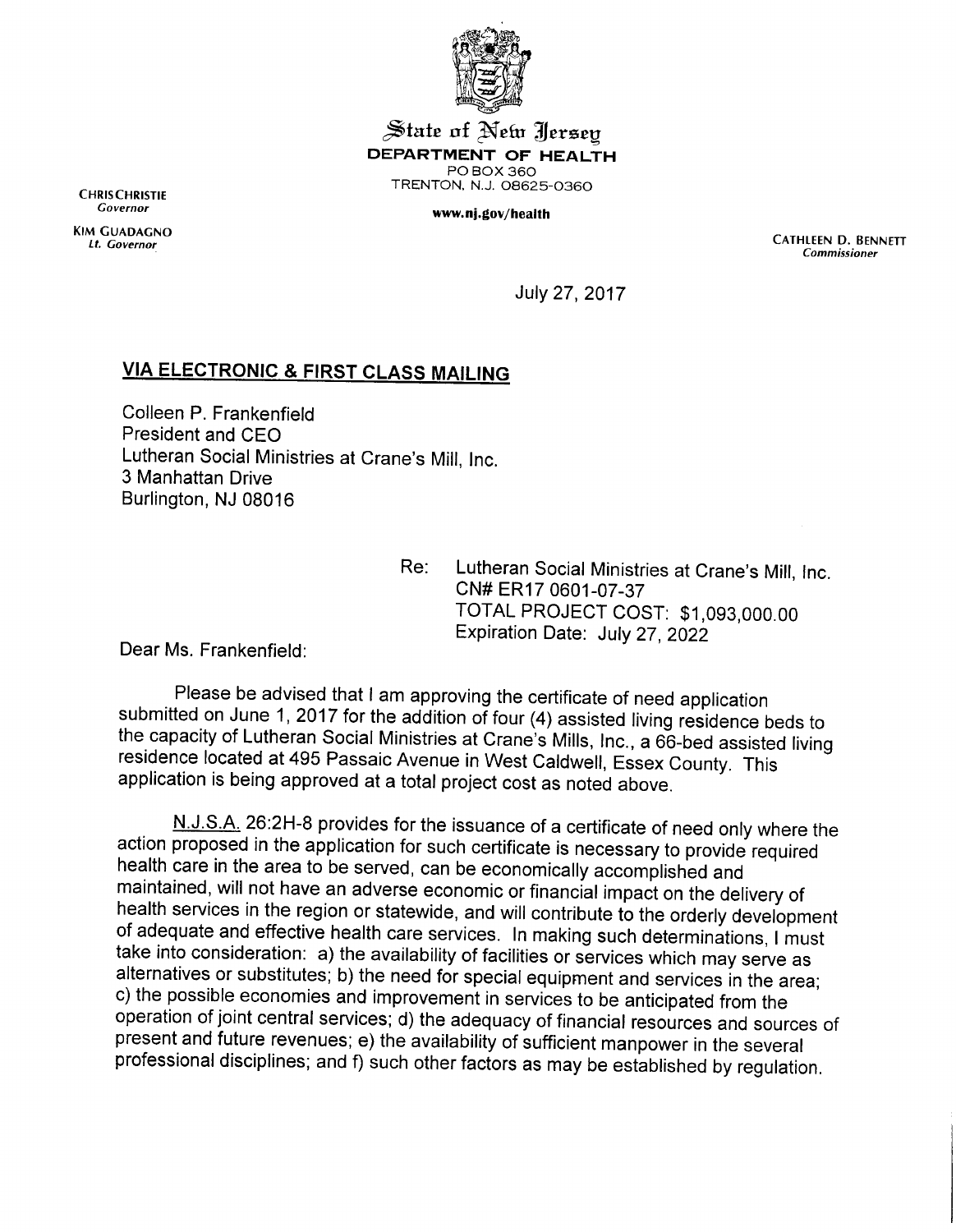Lutheran Social Ministries at Crane's Mill, Inc. CNER 17 0601-07-37 Addition of Four (4) Assisted Living Residence Beds Page 2

As to the aforementioned specifics of this application, I note that in identifying those services that are subject to expedited review, the Department of Health (Department) chose services that would have a minimal impact on the health care system as awhole and, therefore, for which a statistical bed need methodology would not be necessary. The services in this application are subject to expedited review pursuant to N.J.A.C. 8:33-5.1(a)(4) and, therefore, a need assessment is not required. I believe that the criterion regarding the availability of facilities or services which may serve as alternatives or substitutes is not applicable inasmuch as the services in this application will have a minimal impact on the health care system as a whole. The need for sufficient special equipment and services in the area does not apply as this application is for an assisted living residence, which does not require any special equipment. The facility will realize economies of scale from the operation of joint central services as it shares common ownership with other facilities/services in New Jersey. I believe that this project can be economically accomplished and maintained, as the applicant projects a continued positive net income with the addition of these beds. I also note that additional professional staff will not be required to accommodate the implementation of these additional assisted living beds.

Finally, Ihave taken into consideration the applicable regulations for the services subject to expedited review (i.e., N.J.A.C. 8:33-5.3 and 8:33H-1.16). I find that Lutheran Social Ministries at Crane's Mill, Inc. has provided an appropriate project description which includes information as to the total project cost, operating costs and revenues, services affected, equipment involved, source of funds, utilization statistics, and justification for the proposed project (N.J.A.C. 8:33-5.3(a)(1)); assurance that all residents of the area, particularly the medically underserved, will have access to services  $(N, J, A, C, 8:33-5.3(a)(2))$ ; and documentation that it will meet appropriate licensing and construction standards (N.J.A.C. 8:33-5.3(a)(3)(i)). In addition, Lutheran Social Ministries at Crane's Mill, Inc. has demonstrated a track record of substantial compliance with the Department's licensing standards (N.J.A.C. 8:33-5.3(a)(3)(ii)).

Please be advised that this approval is limited to the proposal as presented and reviewed. The application, related correspondence, and any completeness questions and responses are incorporated and made a part of this approval. An additional review by the Department may be necessary if there is any change in scope, as defined at N.J.A.C. 8:33-3.9. However, a change in cost of an approved certificate of need is exempt from certificate of need review subject to the following:

- 1. The applicant shall file a signed certification as to the final total project cost expended for the project at the time of the application for licensure for the beds/services with the Department's Certificate of Need and Healthcare Facility Licensure Program.
- 2. Where the actual total project cost exceeds the certificate of need approved total project cost and is greater than \$1,000,000, the applicant shall remit the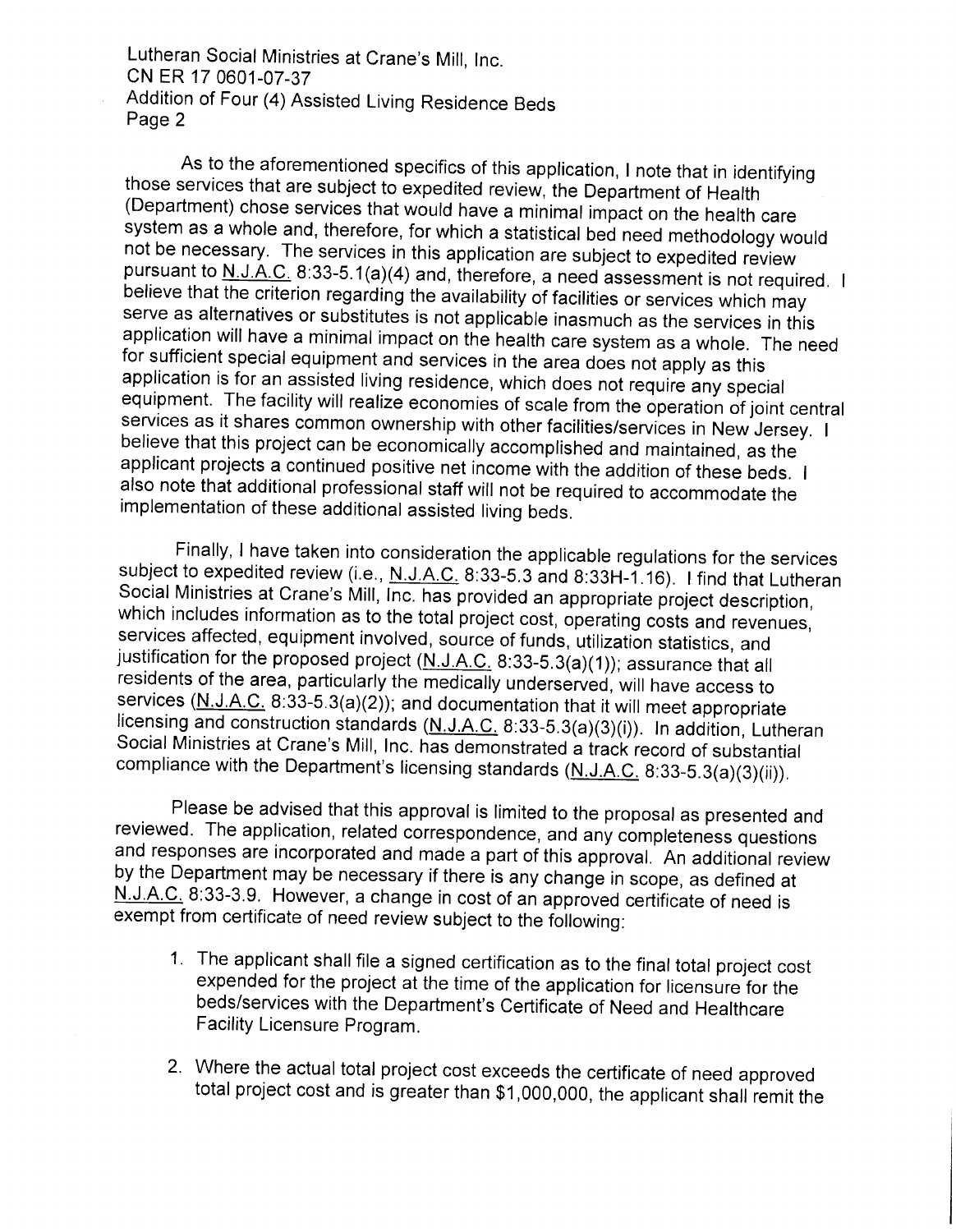Lutheran Social Ministries at Crane's Mill, Inc. CNER 17 0601-07-37 Addition of Four (4) Assisted Living Residence Beds Page 3

> additional certificate of need application fee due to the Certificate of Need and Healthcare Facility Licensure Program. The required additional fee shall be 0.25 percent of the total project cost in excess of the certificate of need approved total project cost.

3. The Department will not issue a license for beds/services until the additional fee is remitted in full.

Pursuant to N.J.A.C.8:36-5.1(m), as a Continuing Care Retirement (CCRC),<br>Lutheran Social Ministries at Crane's Mill, Inc. is not required to accept Medicaid. As such, N.J.S.A. 26:2H-12.16, which requires "a new facility that is licensed to operate as an assisted living residence or comprehensive personal care home shall reserve ten percent of the **additional** beds for use by Medicaid-eligible persons," *does not apply to Lutheran SocialMinistries at Crane's Mill, Inc.*

The Department, in approving this application, has relied solely on the facts and information presented to us. The Department offers no opinion as to whether the facility's ownership or business organization are in compliance with the Codey Act Board of Medical Examiners administrative rules, or federal anti-referral (Stark) and anti-kickback laws. We have not undertaken an independent investigation of such information. If material facts with respect to this application have not been disclosed or have been misrepresented, the Department may take appropriate administrative regulatory action to rescind the approval or refer the matter to the Office of the New Jersey Attorney General.

Any approval granted by this Department relates to certificate of need and/or licensing requirements and does not imply acceptance by a reimbursing entity. This letter is not intended as an approval of any arrangement affecting reimbursement or any remuneration involving claims for health care services.

This approval is not intended to preempt in any way any municipality's authority to regulate land use within its borders and shall not be used by you to represent that the Department has made any findings or determinations relative to the use of any specific property. Please be advised that services may not commence until a license has been issued by the Certificate of Need and Healthcare Facility Licensure Program to operate this facility with the additional beds. Asurvey by Department staff may be required prior to commencing services; if such a determination is made, you will need to contact a representative from the Department's Division of Health Facility Survey and Field Operations to discuss this matter at (609) 292-9900.

We look forward to working with you and helping you to provide a high quality of care to your residents. If you have any questions concerning this certificate of need or the licensure of these additional assisted living beds, please do not hesitate to